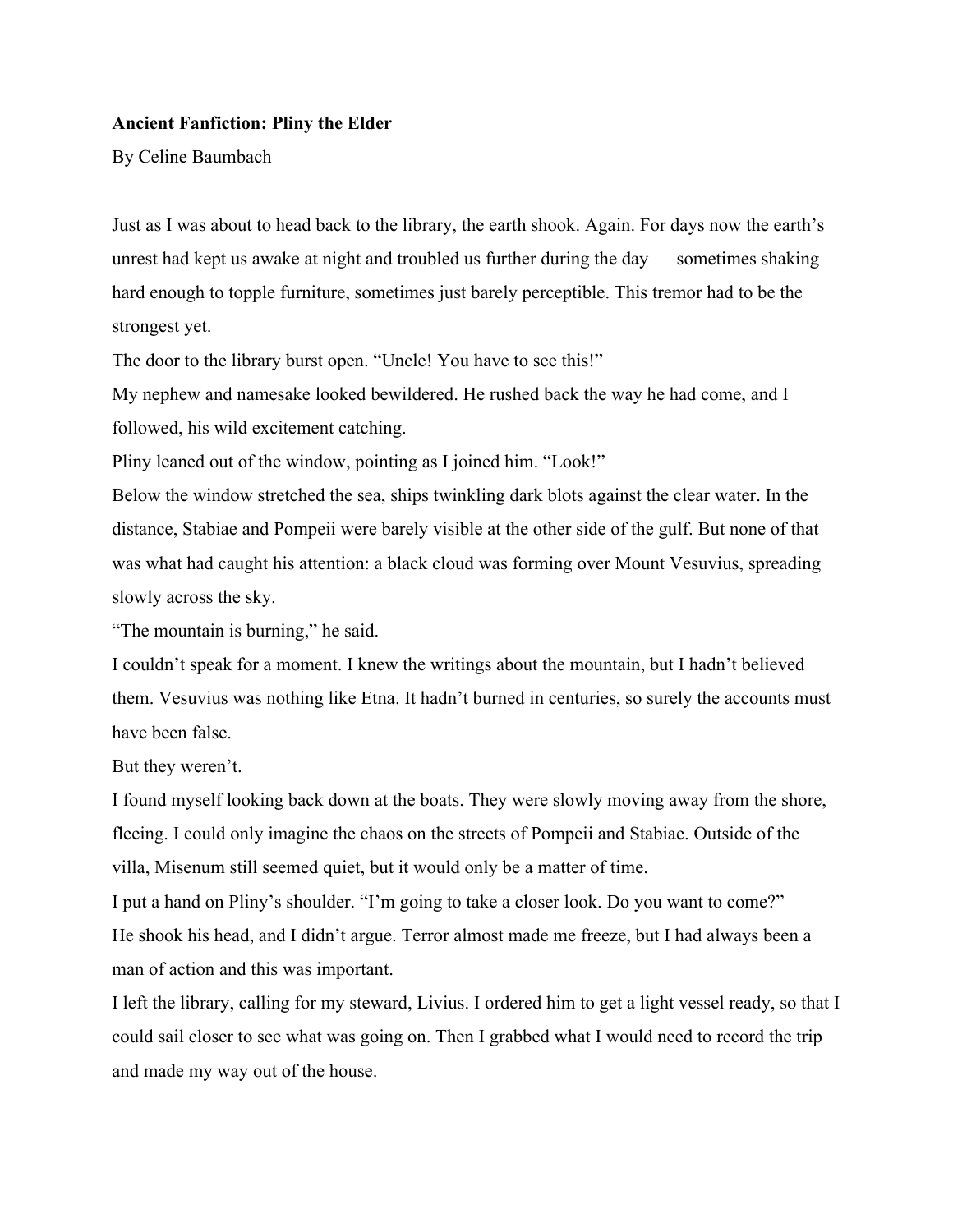I found my sister outside, watching the horizon with alarm. "What is going on?" she asked, eyeing the satchel I carried.

"I'm leaving for Pompeii. I *need* to see this up close."

"You can't be serious! Vesuvius is burning, people are fleeing and you want to go there?" I gestured at the ever growing cloud. "Just look at it! This is momentous! What I write about this moment will be of scientific value for centuries to come, so I need to be as exact as possible!" She opened her mouth to say something else, when Livius arrived back from the port. "Sir!" he called, pressing a short piece of parchment into my hands. "This just arrived from Pompeii. Lady Rectina is worried the fire will spread down to her villa, and she doesn't have a ship to leave."

I passed the note on to my sister, then turned to Livius. "Ready the galleys, we must leave at once. We'll try to save as many as we can while we're there to observe."

#### **Instagram Quote:**

Below the window stretched the sea, ships twinkling dark blots against the clear water. In the distance, Stabiae and Pompeii were barely visible at the other side of the gulf. But none of that was what had caught his attention: a black cloud was forming over Mount Vesuvius, spreading slowly across the sky.

"The mountain is burning," he said.

I couldn't speak for a moment. I knew the writings about the mountain, but I hadn't believed them. Vesuvius was nothing like Etna. It hadn't burned in centuries, so surely the accounts must have been false.

But they weren't.

I found myself looking back down at the boats. They were slowly moving away from the shore, fleeing. I could only imagine the chaos on the streets of Pompeii and Stabiae. Outside of the villa, Misenum still seemed quiet, but it would only be a matter of time.

I put a hand on Pliny's shoulder. "I'm going to take a closer look. Do you want to come?"